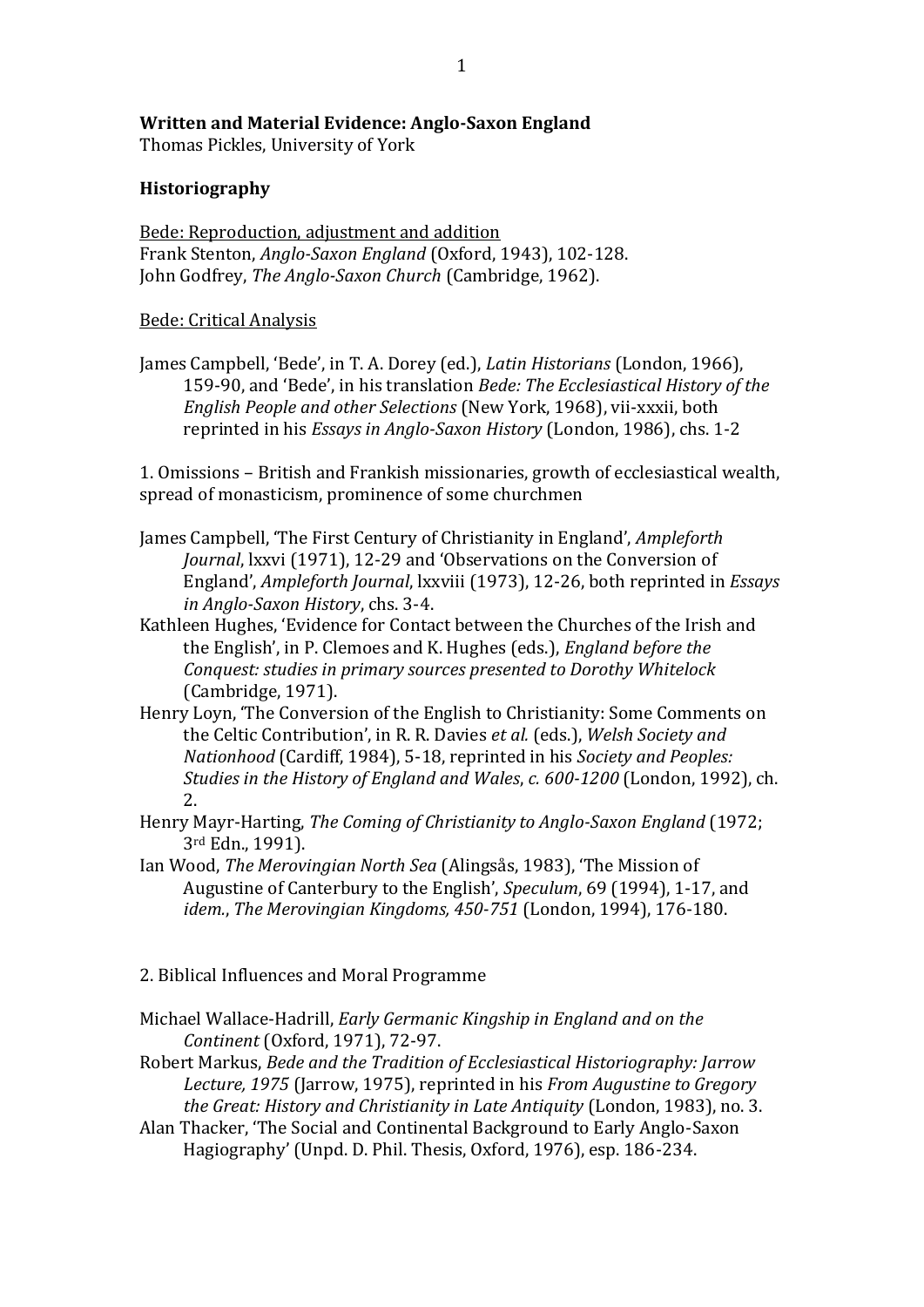Alan Thacker, 'Bede's Ideal of Reform' and Judith McClure 'Bede's Old Testament Kings', in P. Wormald, D. A. Bullough and R. Collins (eds.), Ideal and Reality in Frankish and Anglo-Saxon Society (Oxford, 1983), 76-98 and 130-53.

**Beyond Bede: New Narratives of Conversion** 

- 1. New Reviews of Royal Motivations
- A. Angenendt, 'The Conversion of the Anglo-Saxons considered against the Background of the Early Medieval Mission', Settimane di Studio, 32 (1986). 747-92.
- Henry Mayr-Harting, Two Conversions to Christianity the Bulgarians and the Anglo-Saxons (Stenton Lecture 1993).
- Nick Higham, The Convert Kings: Power and Religious Affiliation in Early Anglo-Saxon England (Manchester, 1997).
- Barbara Yorke, 'The Reception of Christianity at the Anglo-Saxon Royal Courts', in R. Gameson (ed.), St Augustine and the Conversion of England (Stroud. 1999), 152-73 and 'The Adaptation of the Anglo-Saxon Royal Courts to Christianity', in M. Carver (ed.), The Cross Goes North (York, 2003), 243-57.
- Damien Tyler, 'Reluctant Kings and Christian Conversion in Seventh-Century England', *History* (2007), 144-61.

2. New Characterizations of Christian Culture

- Patrick Wormald, 'Bede, Beowulf and the Conversion of the Anglo-Saxon Aristocracy', in R. T. Farrell (ed.), Bede and Anglo-Saxon England (B. A. R. 46, 1978), pp. 32-90.
- James Campbell, 'Elements in the Background to the Life of St Cuthbert and his Early Cult', in G. Bonner, C. Stancliffe and D. Rollason (eds), St Cuthbert, His Cult and His Community to A.D. 1200 (Woodbridge, 1989), 3-19.
- Richard Fletcher, The Conversion of Europe: From Paganism to Christianity 371-1386 (London, 1997), esp. 100-253, for the Anglo-Saxons.

3. New Assessments of Changes in Lay Belief

'Paganism'

David Wilson, Analo-Saxon Paganism (London, 1992).

- Audrey Meaney, 'Women, Witchcraft and Magic in Anglo-Saxon England', in Donald Scragg (ed.), Superstition and Popular Medicine in Anglo-Saxon England (Manchester, 1989), 9-40.
- Christopher Knüsel and K. Ripley, 'The berdache or man-woman in Anglo-Saxon England and early medieval Europe', in W. O. Frazer and A. Tyrrell (eds), Social Identity in Early Medieval Britain (London, 2000), 157-91.

Howard Williams, 'Cremation rites in Anglo-Saxon England', in N. S. Price (ed.). The Archaeology of Shamanism (London and New York, 2001), 193-212.

- Tania Dickinson, 'Symbols of Protection: The Significance of Animal-ornamented Shields in Early Anglo-Saxon England', Medieval Archaeology, 49 (2005). 109-163.
- A. S. Dobat, 'The king and his cult: the axe-hammer from Sutton Hoo and its implications for the concept of sacral leadership in early medieval Europe', Antiquity, 80 (2006), 880-93.